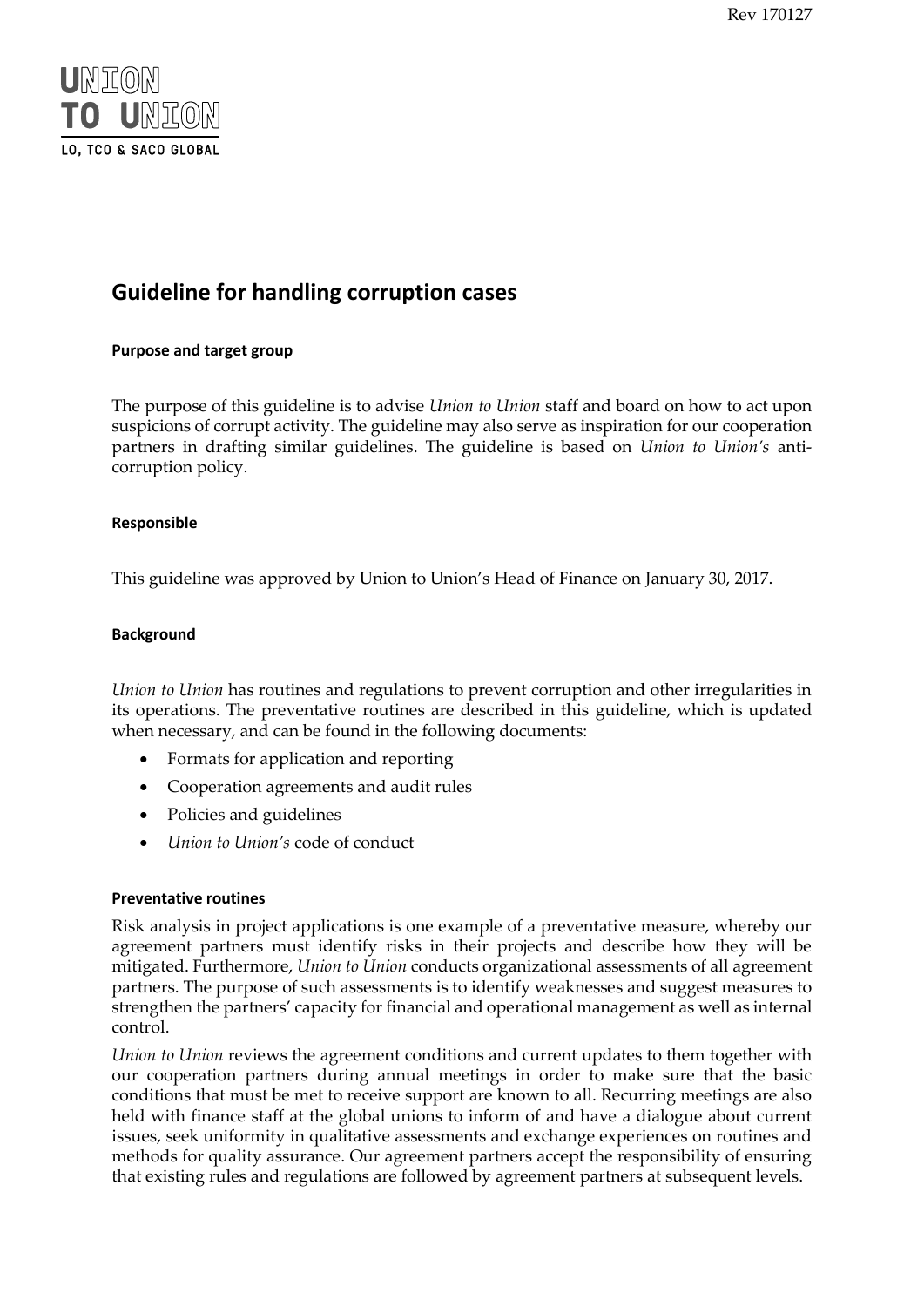A cornerstone of corruption prevention is having a system for internal control, a clear connection between responsibility and authorization and a great deal of transparency. Union to Union has a documented delegation of authority and rules for attestation in order to ensure that funds are only disbursed in accordance with the relevant agreement.

#### **In case of suspected corruption**

In case of suspected corruption the guiding principle is to *never accept, always take action and always inform*. It is important to always send a clear signal of what constitutes unacceptable behavior and to commit resources toward solving the case at hand.

Cases of suspected corruption can be based on observations by *Union to Union* staff, financial controllers, agreement partners, cooperation partners, global unions, auditors or any other person/whistleblower that takes note of irregularities. Information can be forwarded through our own communication channels or come from Sida.

# **Union to Union's case handling**

*Union to Union's* anti-corruption policy states that the responsibility for overseeing the handling of suspected cases of corruption lies with the Secretary General and the Head of Finance. If the case concerns one of them, the responsibility is transferred completely or partially to *Union to Union's* board. The responsibility for day-to-day handling of the case lies with the relevant program officer and/or controller that is responsible for the project/agreement partner that is under investigation. The case shall be regularly reported on to the Secretary General and Head of Finance and all actions shall be documented.

The first step is a thorough internal investigation to clarify what has taken place and to sort out any misunderstandings. The handling of the case must be confidential in order to protect whistleblowers. Case material must not be shared with the person(s) under investigation. If financial or other reporting is missing or is incomplete, attempts should be made to assess the extent to which planned activities have taken place and how this can be verified.

Depending on the nature of the case an external forensic audit may be needed to investigate if there is evidence of corruption. As such audits are costly they should be used restrictively.

If an action during the investigation is assessed to be impossible or inappropriate this must be motivated and documented.

Examples of actions and sanctions that can be put into place during, or as a result of, an investigation:

- Planned disbursements can be withheld until the case is resolved.
- If the case concerns an employee: suspension, warning, or in severe cases dismissal.
- If reporting is missing: a written reminder with a clear deadline for reporting and clear information on what the consequences of non-compliance are.

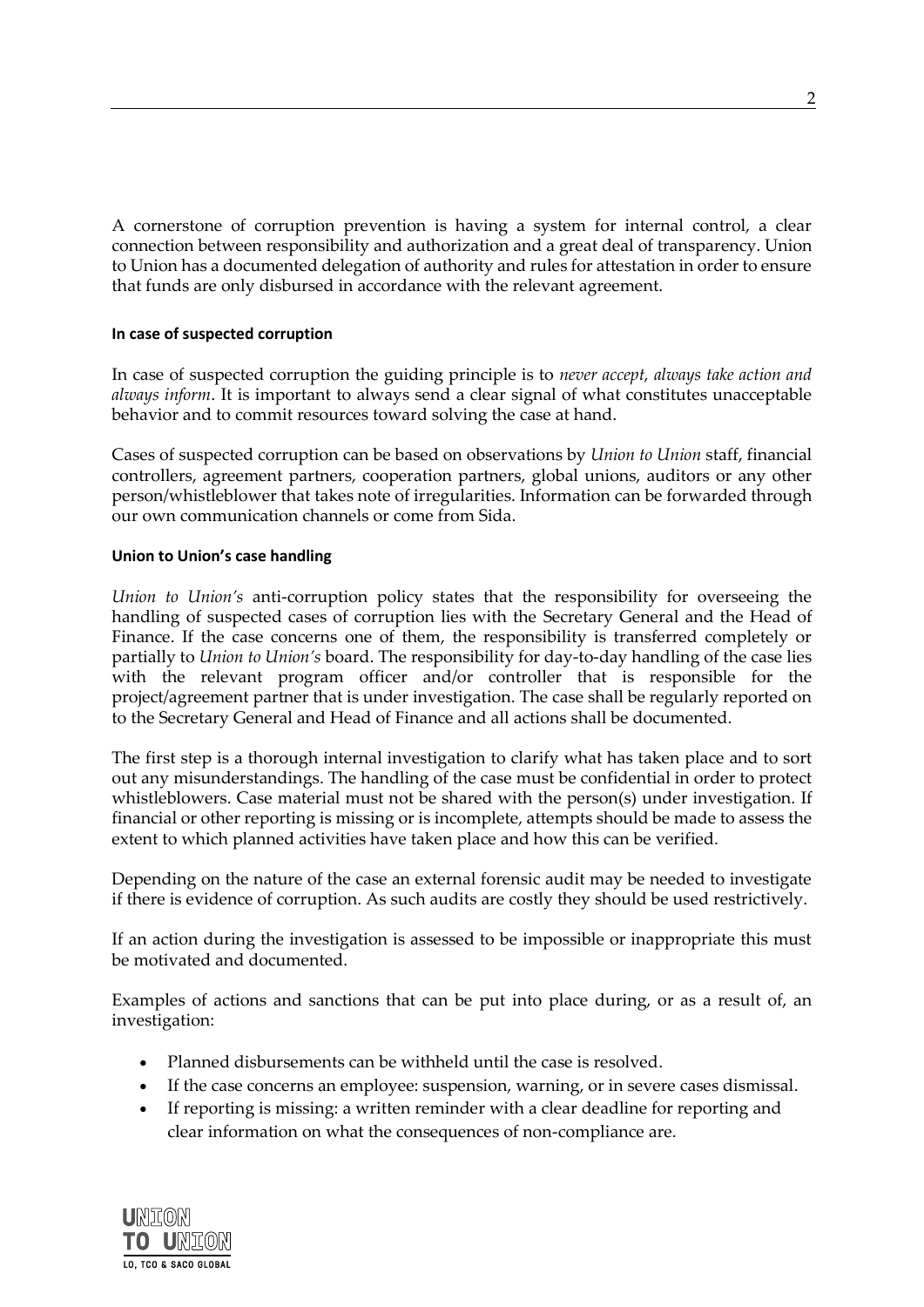- A written demand for the return of funds with a clear deadline, in accordance with the cooperation agreement. Information on consequences if the funds are not returned.
- If funds are not returned on time: requesting the assistance of the relevant enforcement authority or similar debt collecting agency. However, when doing so one must take into account the cost thereof, and possibility of getting funds back.
- Filing of a police report in the case of a suspected crime.
- Reporting to the relevant anti-corruption authority, government agency for NGOregistry or similar.
- If the concerned organization has filed for bankruptcy, this must be verified.

When there is a case of suspected corruption Sida's guidelines for framework organizations apply. This means that all cases where *Union to Union's* cooperation partners are unable to comply with the commitments they have made to Sida through the agreement with *Union to Union,* must be reported to Sida as "deviations".

# **Reporting to Sida**

According to our agreement with Sida *Union to Union* must inform Sida as soon as there is a deviation. Sida requires information as soon as there is a suspicion of a deviation. It is better to inform "prematurely" and then retract the suspicion if it proves to be unfounded.

*Note that the obligation to report to Sida only applies to cases where Sida funds are involved and that a deviation that is reported to Sida normally becomes a public record, according to Swedish law. It is always possible to consult with the responsible desk officer at Sida regarding whether or not a case should be reported.*

A deviation case shall always be reported to the responsible desk officer at Sida. The report should be filed using a specific template (see appendix) in order to make sure that Sida receives all the relevant information.

Any new developments in a case must be reported to Sida by updating and re-sending the report template.

A list of the year's deviations shall be compiled annually and delivered to Sida by January 15th. The list shall include updated information on the handling of each case, as well as the current status of the investigation(s). The annual compilation serves to ensure that Sida has the most current information for their statistics. If a project's reporting is incomplete, making it impossible to report it to Sida in accordance with the agreement, the project should be listed as an "unreported project" in *Union to Union's* annual financial report. Information on unreported projects should as a minimum include the name of the cooperation partner, country, year, total project budget and the amount that has not been accounted for.

#### **Responsibility for case handling**

*Union to Union* takes full responsibility for handling deviations and we follow our own routines but can, if need be, consult with Sida during the process. If an external investigation

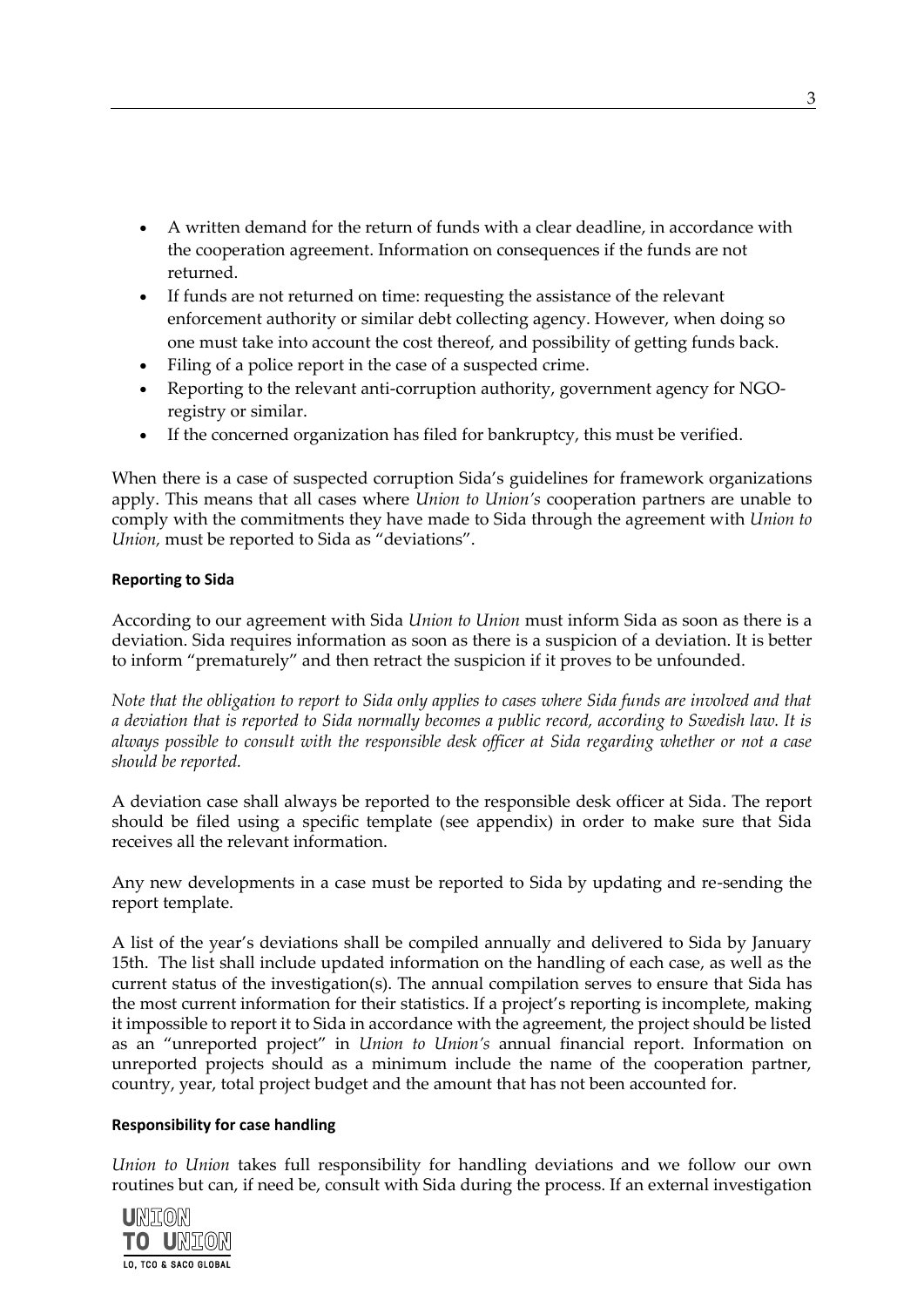(such as a forensic audit) is decided upon, the draft Terms of Reference should be sent to the responsible desk officer and controller at Sida for approval, together with a deadline for Sida's response. *If Sida does not respond within the given time frame the draft will be considered to be approved.*

If deemed necessary, Sida can commission a separate audit of the case.

# **Sida's case handling**

When a desk officer at Sida receives a deviation report from a framework organization Sida's corruption investigators and the unit's controller are informed. The corruption investigators are responsible for Sida's handling and record keeping of deviation cases.

An assessment is made of the framework organization's handling of the case and if necessary Sida will give advice on measures that should be taken. The desk officer may also assist the framework organization by consulting with Sida's corruption investigators, legal department or other expertise.

Swedish law requires that all documents that are submitted to a public agency (such as Sida) must be registered and at request be made available to anyone who asks to see them. Information that is received orally and that is of interest to a case, must be noted down and registered. There is however a possibility for Sida to classify certain sensitive information.

# *Union to Union should therefore inform Sida if the entire case or certain parts of it need to be classified.*

In order to finance the investigation of a case it is possible to make redistributions within the agreed budget, in accordance with the rules that are stipulated in the agreement with Sida. Such redistributions must be made in dialogue with the responsible desk officer at Sida. *Union to Union* should also keep track of the time that is devoted to the investigation of the case.

# **Closing a case**

A case can be closed in two ways:

a. *Union to Union* receives satisfactory reporting in the case and the suspected deviation can be disproven. Sida's direct approval is not necessary to close a case. It is sufficient that *Union to Union* notifies Sida that the reporting is complete in accordance with the agreement between *Union to Union* and our agreement partner. The concerned project will later be included in the regular annual report to Sida.

b. Union to Union assesses that we have done all that is possible to obtain satisfactory reporting, without success. In such a situation the case is reported as unconcluded to Sida.

*In any case, a) or b), Union to Union shall submit a final report on the case to Sida as soon as it is closed.*

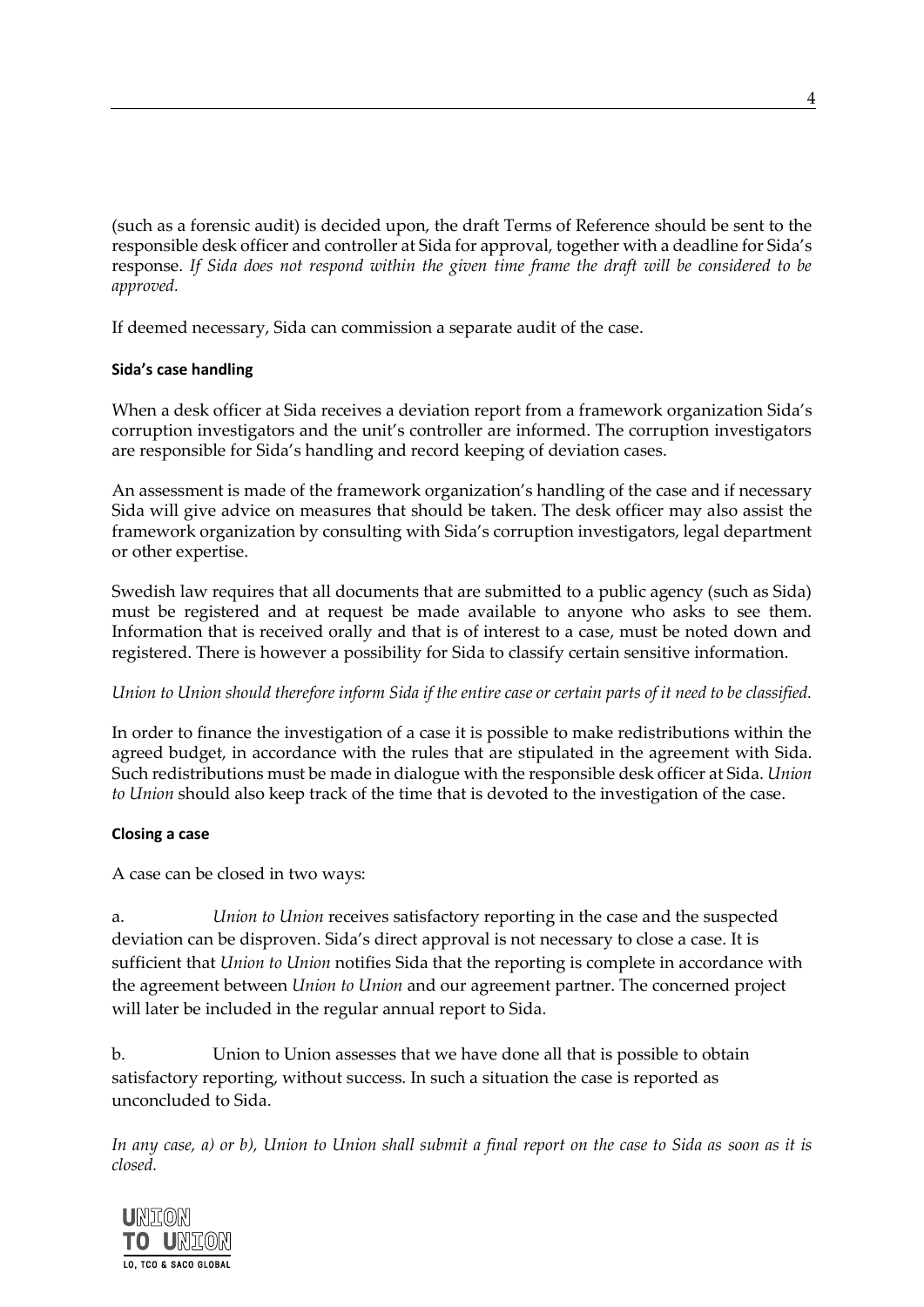Cases can be closed at any time.

As a minimum requirement the final report shall include:

- Name of the organization/project/program that the case concerns (including project/program year)
- Type of deviation
- Actions taken by the agreement partner (when relevant)
- Actions taken by *Union to Union*
- The assessment and/or analysis of risks made by Union to Union prior to signing the agreement with the concerned partner organization.
- The findings of any internal/external investigations, legal proceedings or similar.
- If the case is closed because it cannot be investigated further or is disproven after a complete investigation, *Union to Union* shall motivate the decision to close the case.
- An assessment of the extent to which the activities have been carried out in accordance with the activity plan and agreement.
- The total amount that was suspected to have been misused.
- *Union to Union's* lessons learned by the case.
- The amount of working hours and extra financial resources that *Union to Union* have used to investigate the case.

In case of alternative b) Sida will make an assessment of the report provided and decide how much *Union to Union* must repay to Sida. Prior to such a decision Sida's unit for civil society support will, if necessary, consult with Sida's investigators and legal advisors. Sida makes decisions on repayment throughout the year.

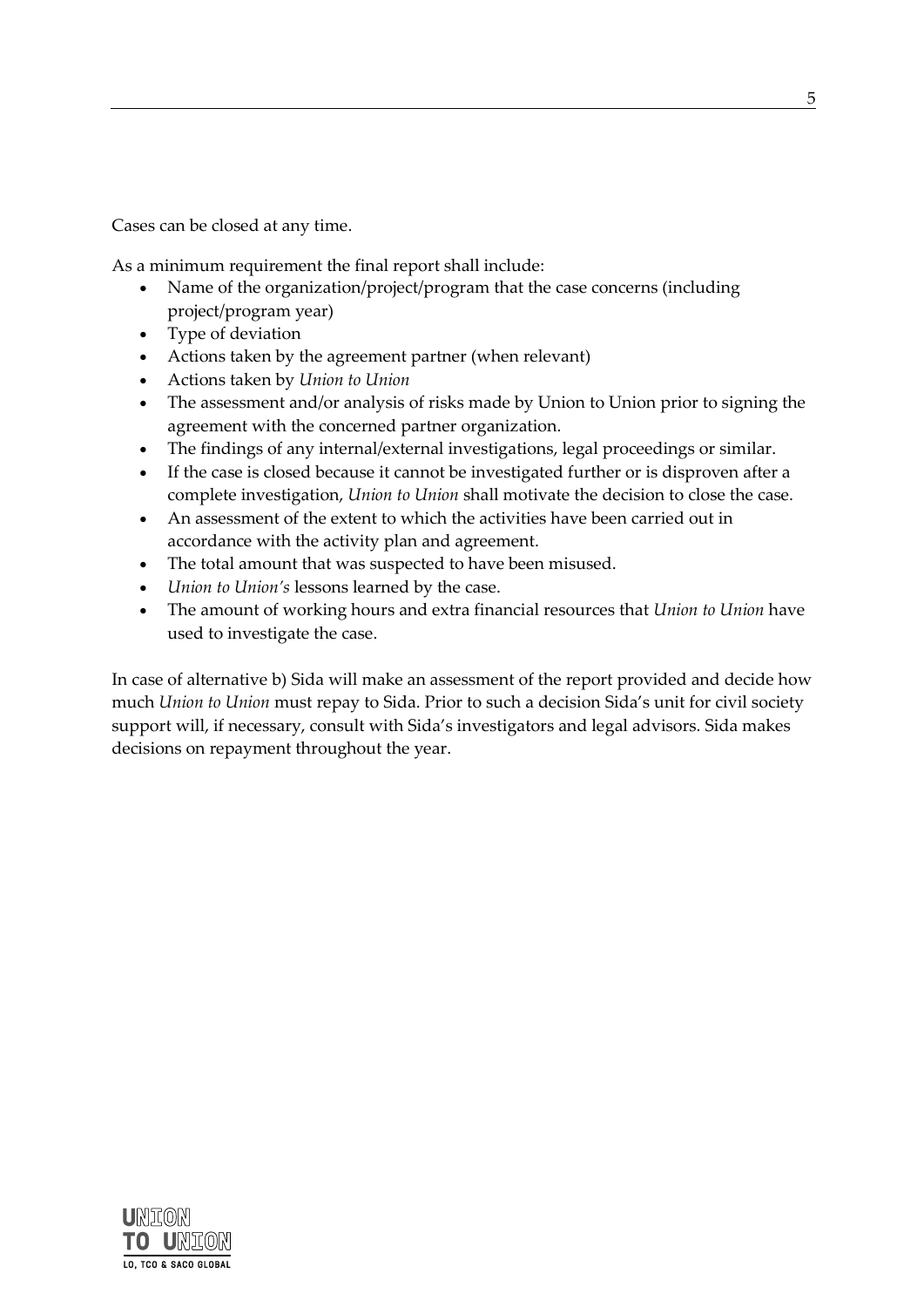# **Appendix 1.**

# **Template for deviation report**

- 1. Name of framework organization
- 2. Number given to the case by the framework organization
- 3. Name of concerned agreement partner or cooperation partner
- 4. Name of support
- 5. Type of support
- 6. Country
- 7. Sector
- 8. Type of suspected deviation
- 9. Date when the suspicion was reported to the framework organization
- 10. Account of how the suspicion arose
- 11. If relevant, other donors
- 12. If relevant, forensic audit
- 13. If relevant, police report
- 14. If relevant, amount
- 15. Total project/program budget
- 16. Actions taken up to date
- 17. Planned actions

In case of a suspected deviation, use this template for the report to Sida. Fill in information under all headings if possible. Sida must be continuously informed on developments through updating of this template. Reporting on the case must be made to the responsible desk officer at Sida who in turn will inform the controller and Sida's corruption investigators. In addition to this, Sida requires an annual compilation of submitted/ongoing/closed cases. The compilation shall be sent to the responsible desk officer at Sida no later than January 15 the following year. Cases shall also be included in the regular annual report to Sida.

# **Guide for filling in the template**

- *1. Union to Union*
- *2. Union to Union - 20XX-0X*
- 3. *Name of the concerned agreement partner and cooperation partner:* Name of agreement partner and if relevant further partners with which a sub-agreement has been signed.
- *4. Name of support:* The name of the project/program according to the agreement.
- 5. *Type of support*: For example organizational, core or project support.
- 6. *Country*: The country where the suspected deviation has occurred. May also be a region.
- 7. *Sector:*
- *8. Type of suspected deviation:* A short description of the suspicion. For example it could be a case of embezzlement, conflict of interest, theft, non-compliance of procurement